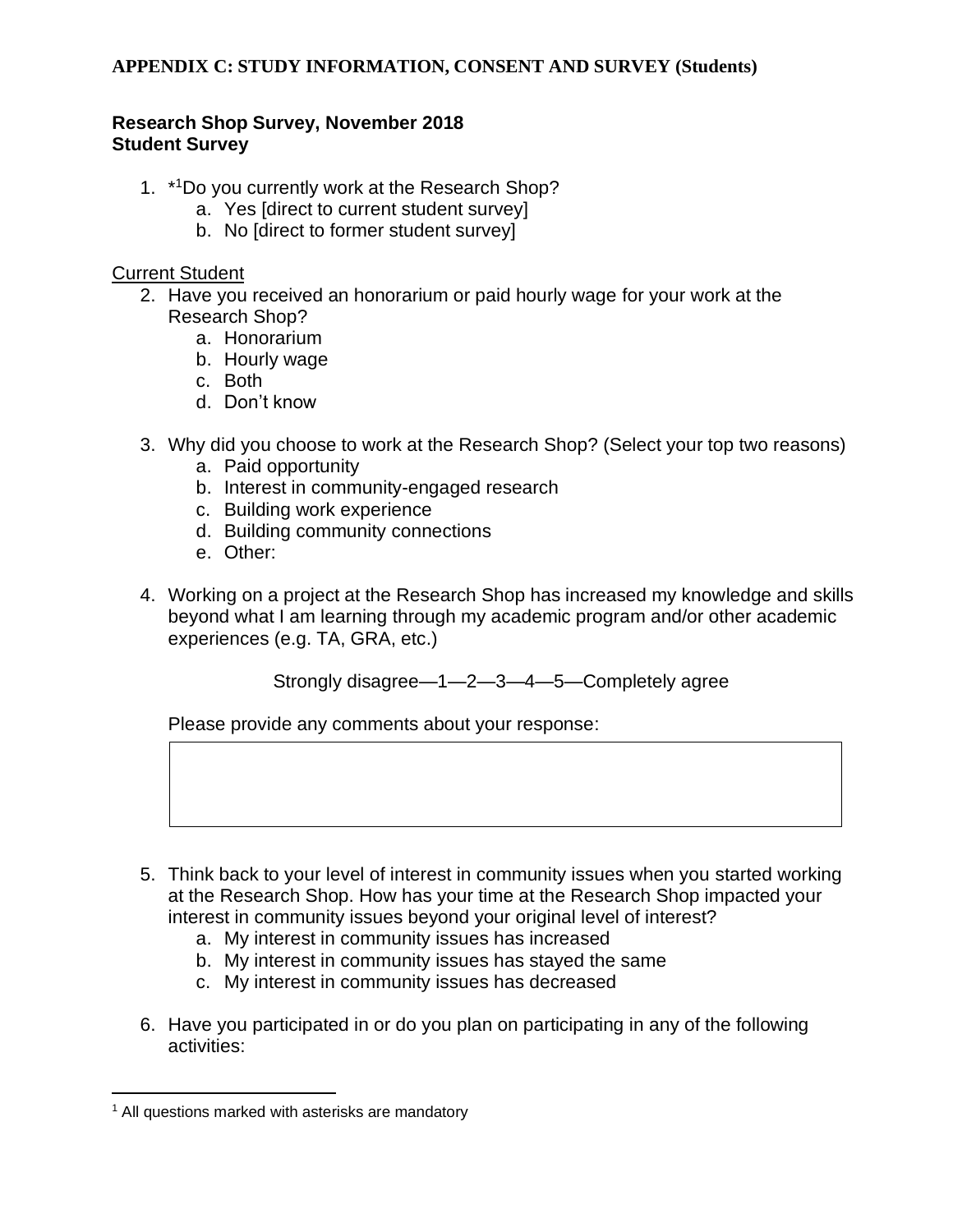- a. Taking regularly offered community-engaged or community-focused course(s)
- b. Taking course(s) focused on knowledge mobilization
- c. Designing a community-engaged self-directed learning opportunity (e.g. reading course, special topics course)
- d. Changing your research design to include community engagement
- e. Sharing my research findings with some members of the community
- f. Other:
- 6b. Has your experience at the Research Shop impacted any of these decisions?
	- a. Yes
	- b. No
	- c. Don't know
- 7. Are you more likely to pursue a career with a community focus due to your experience at the Research Shop?
	- a. Yes
	- b. No
	- c. Don't know

Please provide any comments about your response:

- 8. Has the Research Shop prepared you for the career you plan on pursuing?
	- a. Yes
	- b. No
	- c. Don't know

- 9. In your opinion, what is single most valuable aspect of working at the Research Shop
- 10.List any challenges/barriers you have experienced while working at the Research Shop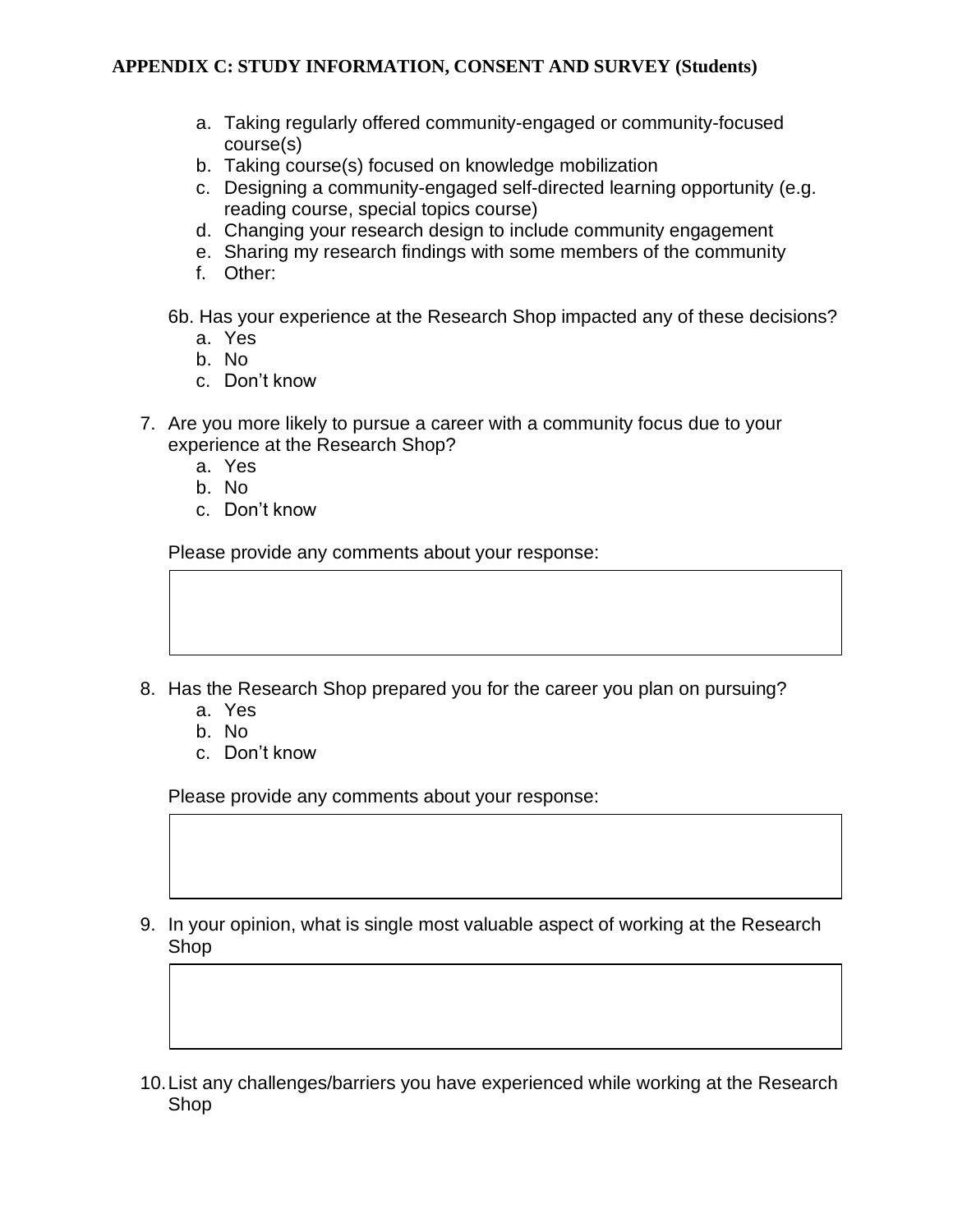11.Do you have any other comments about your experience at the Research Shop that you would like to share?

- 12.Would you like to be entered into a draw to win a \$50 restaurant gift card?
	- a. Yes
	- b. No
- 13.Please enter your email address here to be entered into the draw. You email address will be separated from the responses you provide by the research team.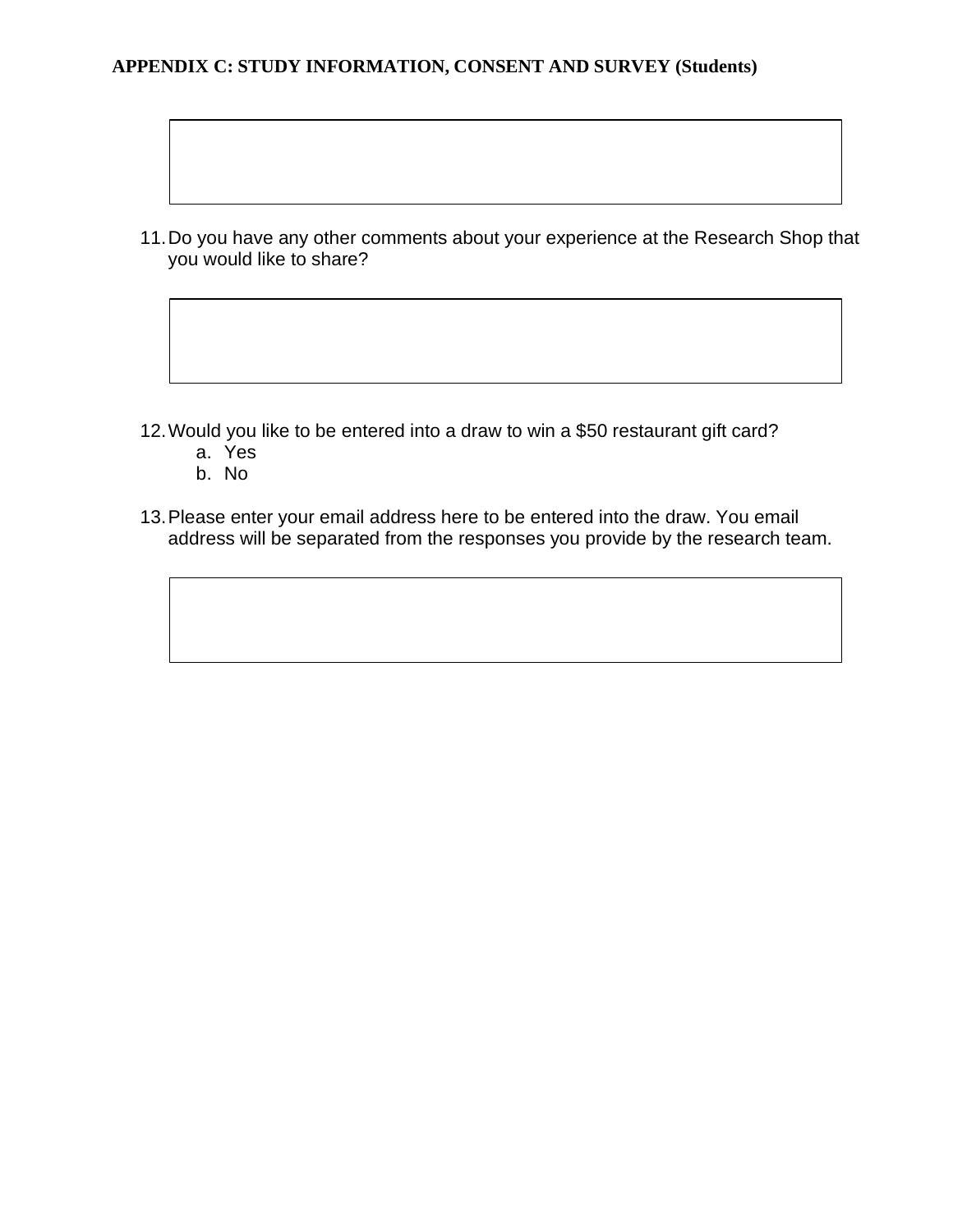Former Students

- 2. Did you receive an honorarium or paid hourly wage for your work at the Research Shop?
	- a. Honorarium
	- b. Hourly wage
	- c. Both
	- d. Don't know
- 3. Why did you choose to work at the Research Shop? (Select your top two reasons)
	- a. Paid opportunity
	- b. Interest in community-engaged research
	- c. Building work experience
	- d. Building community connections
	- e. Other:
- 4. Working on a project at the Research Shop increased my knowledge and skills beyond what I learned through my academic program and/or other academic experiences (e.g. TA, GRA, etc.)

# Strongly disagree—1—2—3—4—5—Completely agree

- 5. Think back to your level of interest in community issues when you started working at the Research Shop. How did your time at the Research Shop impact your interest in community issues beyond your original level of interest?
	- a. My interest in community issues increased
	- b. My interest in community issues stayed the same
	- c. My interest in community issues decreased
- 6. Did you participate in any of the following activities:
	- a. Taking regularly offered community-engaged or community-focused course(s)
	- b. Taking course(s) focused on knowledge mobilization
	- c. Designing a community-engaged self-directed learning opportunity (e.g. reading course, special topics course)
	- d. Changing your research design to include community engagement
	- e. Sharing my research findings with some members of the community
	- f. Other: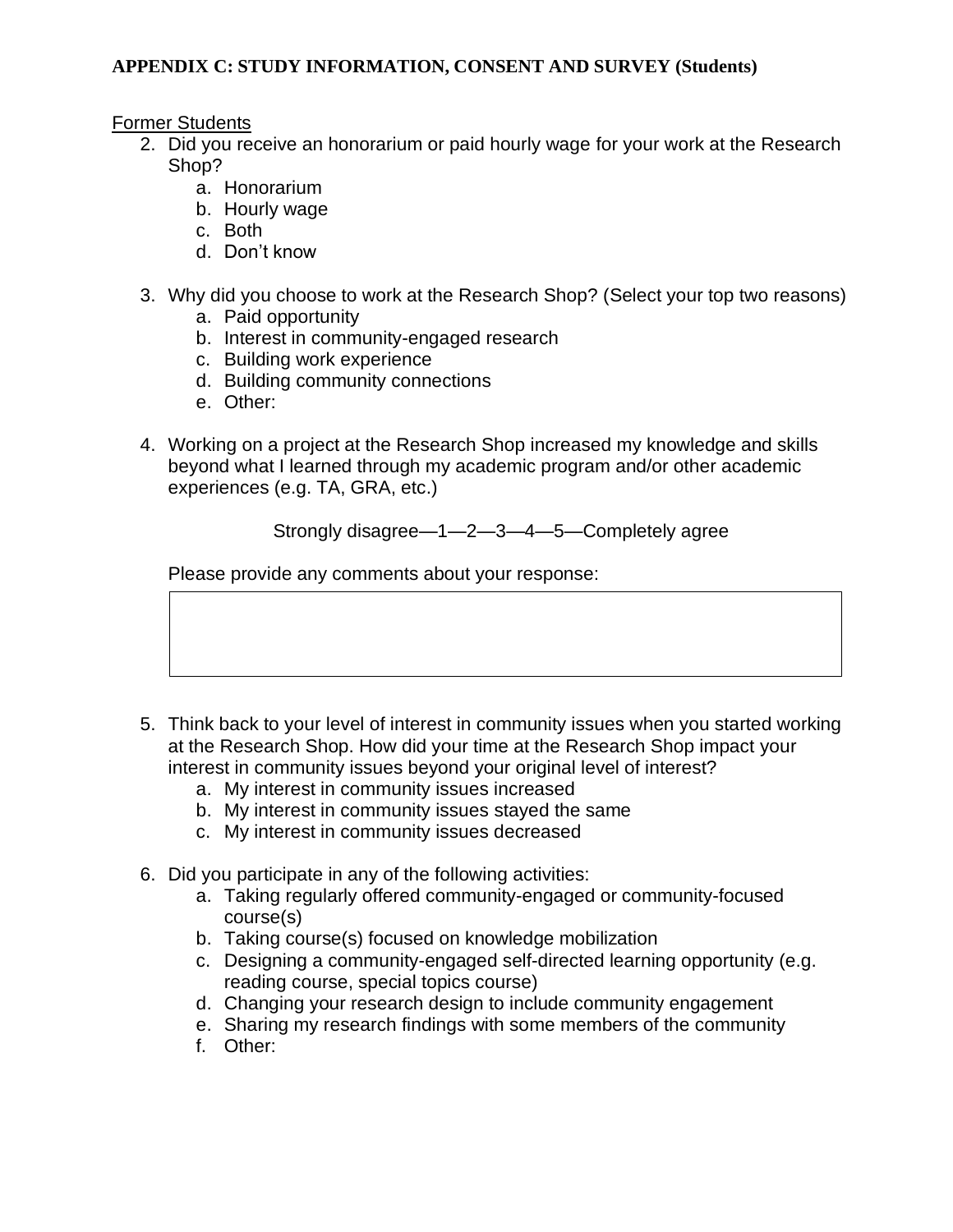6b. [If yes to any of the above] Did your experience at the Research Shop impact any of these decisions?

- a. Yes
- b. No
- c. Don't know
- 7. Have you pursued a career with a community focus?
	- a. Yes
	- b. No
	- c. Don't know
- 7b. Did your experience at the Research Shop impact this decision?
	- a. Yes
	- b. No
	- c. Don't know
- 8. Did the Research Shop prepare you for the career that you pursued/are pursuing?
	- a. Yes
	- b. No
	- c. Don't know

- 9. In your opinion, what is single most valuable aspect of working at the Research Shop
- 10.List any challenges/barriers that you experienced while working at the Research Shop
- 11.Do you have any other comments about your experience at the Research Shop that you would like to share?